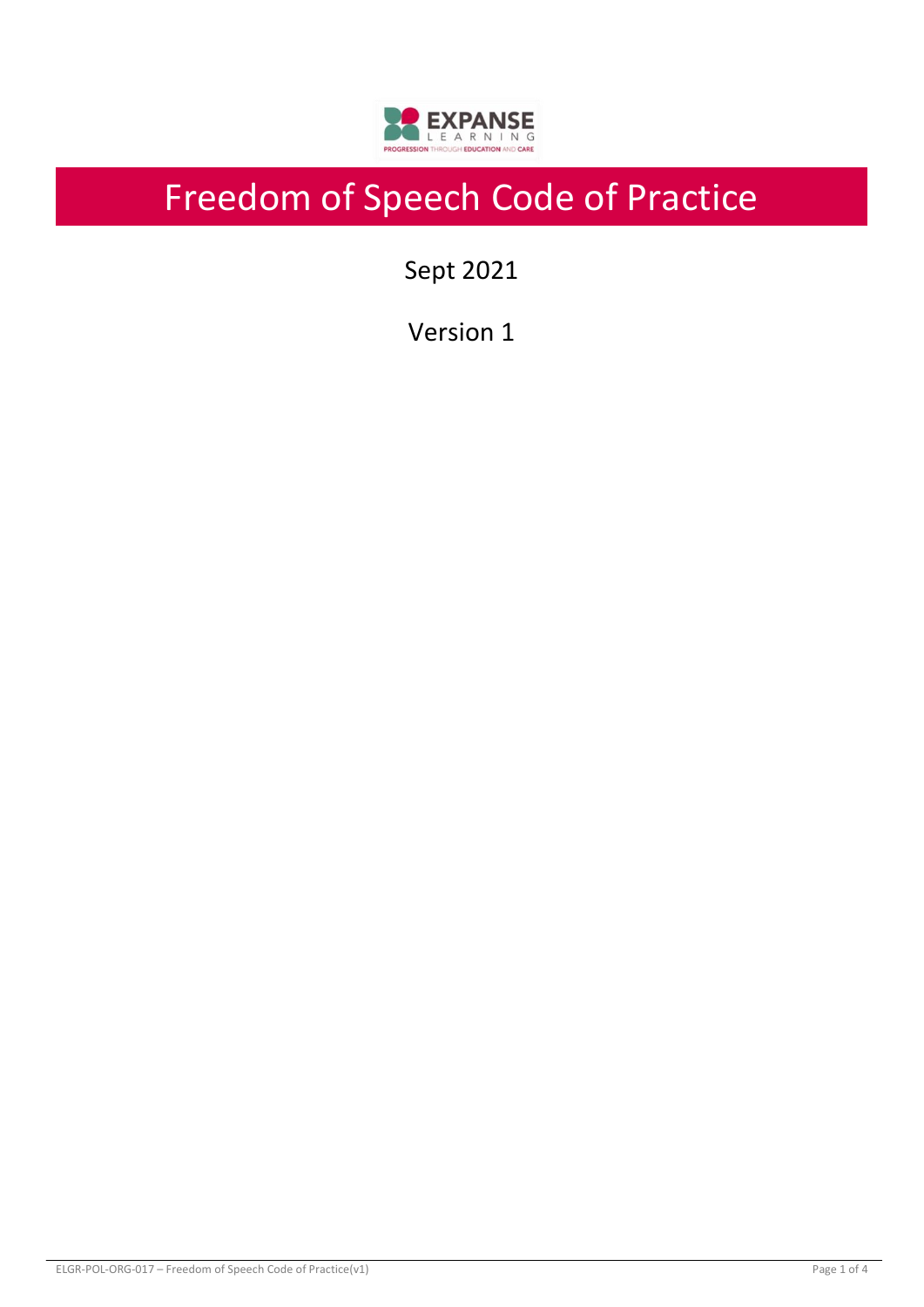# **1. Scope**

This policy applies to all staff at Expanse Learning.

## **2. Introduction**

Expanse Learning supports the principle of freedom of speech and expression within the law as one of the fundamental principles upon which any school or college is founded. Every person employed by Expanse Learning and every student enrolling should be aware that joining the Expanse Learning community involves obligations and responsibilities which are consistent with the above principle and the law.

Expanse Learning is covered by Section 43 of the Education (No.2) Act l986 ("the Act"), which requires us to take such steps as are reasonably practicable to ensure that freedom of speech within the law is secured for members, students and employees of the College and for visiting speakers.

The duty imposed by Section 43 of the Act includes the duty to ensure, so far as is reasonably practicable, that freedom of speech is not denied to any individual or body of persons on any ground connected with the lawful beliefs or views of that individual, or with the beliefs or views of any members of that body or with the policy or objectives of that body.

This Code of Practice is issued as part of Expanse Learnings obligations under Section 43 of the Act. It sets out the rights and obligations inherent in supporting the principle of freedom of speech and expression within the law. The Code's obligations and rights apply to:

- $\circ$  Expanse Learning (which includes all bodies or persons having authority to determine any matter relevant to this Code)
- o all governors and staff
- o all students
- o any visiting or guest lecturers invited by Expanse Learning
- o any person or organisation wishing to hire premises controlled by Expanse Learning for an event
- o persons invited or otherwise lawfully on the premises for the purposes of a meeting, event, or other activity
- o external speakers, meetings, events, and activities that are organised by, or under the auspices of, Expanse Learning.

Where Expanse Learning refuses to approve external speakers, meetings, events, or other activities, it is not under any obligation to give reasons for its decision, although it recognises that it may be required to disclose documents relating to its decision under the Freedom of Information Act.

## 3. Principles

The following principles shall apply to external speakers, meetings, events, and other activities that are covered by the Code:

- a) the maintenance of freedom of thought and lawful expression shall be a matter of fundamental principle to the Expanse Learning
- b) accordingly, the articulation of particular viewpoints shall not be prevented solely on the grounds that they are found to be unacceptable by some members of Expanse Learning community. The suppression or attempted suppression of such points of view by violence or intimidation is contrary to the nature of Expanse as a place of learning
- c) vigilance shall, however, be exercised to prevent the expression of points of view that constitute an incitement to riot, insurrection, racial hatred, sexual harassment or other unlawful activities under criminal law and anti-terrorism legislation, including the Counterterrorism and Security Act 2015
- d) while peaceful demonstration is a legitimate means of drawing attention to an issue or to a differing viewpoint, Expanse Learning will not tolerate any act or demonstration which endangers the safety of persons or property, or which seeks to deny a fair hearing
- e) Expanse Learning is also obliged under the Equality Act 2010 (EA 2010) to have due regard to the need to eliminate discrimination, harassment, and victimisation; to advance equality of opportunity between persons who share relevant protected characteristics (as defined in the EA 2010) and those who do not; and to foster good relations between persons who share a relevant protected characteristic and those who do not.

# **4. Procedures**

## **General**

In accordance with the principles that are set out under above, permission for external speakers, meetings, events and other activities shall not be unreasonably refused, and the expression of controversial views which are not in themselves unlawful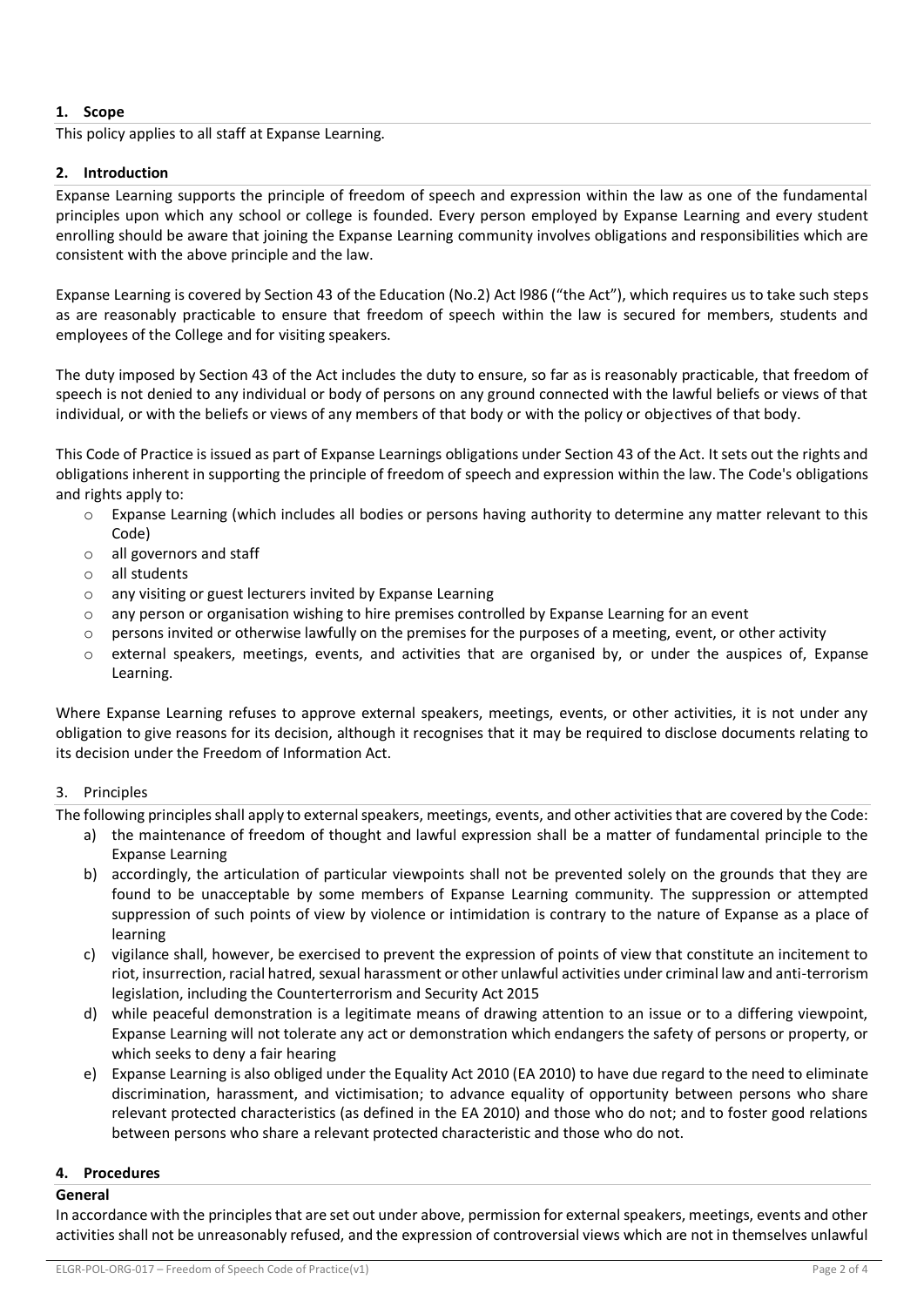will not normally be regarded as constituting reasonable grounds for refusing requests for external speakers, meetings, events or other activities. However, it would be reasonable to refuse requests if it appeared that an aim or a likely outcome of inviting the external speaker or holding the meeting, event or other activity was the creation of disorder, for example, by:

- o inciting those attending to commit a criminal act
- o facilitating the expression of views in a manner contrary to the law
- $\circ$  giving direct support to an organisation, the aims, and objects of which are illegal under United Kingdom law or
- o inciting a breach of the peace.

In all cases, external speakers, meetings, events, and other activities will be authorised only if the organisers undertake:

- to comply with all lawful instructions issued by Expanse Learning's management team about the location, management and conduct of such meetings, events, and other activities, including adequate stewarding and chairing and provision of adequate control over entry and
- $\circ$  to refrain from any activities that put Expanse Learning in breach of statutory or other legal requirements.

All meetings, events and other activities that are organised in accordance with Expanse Learning's normal booking procedures shall additionally be subject to the standard regulations specified in those procedures.

Arrangements for meetings, events and other activities that are organised under the auspices of the Students' Council or of recognised student societies – it is recognised by both parties that there is a need for the Students' Council to follow the provisions of this Code. Meetings, events, and other activities that are organised under the auspices of the Students' Council or of recognised student societies but that are to be held on other Expanse Learning premises require the endorsement of the Senior Leadership Team before being dealt with under the normal procedure. In such cases, the provisions of this Code must be fully observed. Procedure in cases where the organiser reasonably thinks that disorder is likely to occur

Where any person or body of persons to whom this Code applies is engaged in the organisation of a meeting, event or other activity at which, because of the nature of the speaker or cause, or the nature of views expressed in the past or likely to be expressed in the meeting, the organiser reasonably thinks that disorder is likely to occur, s/he shall give Expanse Learning's management team at least 21 days' notice of the meeting, event or other activity so that consideration may be given to the steps needed to ensure the safety of persons, the maintenance of order and (where relevant) the security of the premises.

The management team is responsible for the organisation and management. They may therefore impose conditions or restrictions upon the conduct of meetings, events, and other activities on Expanse Learning premises. Such conditions or restrictions may include requirements for the provision by the organiser of stewards, variation of location and time, whether such a meeting, event or other activity shall be open to the public, and whether the press, radio or television may be admitted. The management team may also specify that certain members of staff are to be present.

Once a meeting, event or other activity is underway, the person chairing shall decide whether conditions are such that the proceedings can continue or must be terminated. However, in the event of serious disorder or threat to the safety of persons or property, an officer duly authorised by the management team shall have the power to terminate the meeting, event or activity and if necessary, to summon assistance from the police.

Expanse Learning does not have the resources to control large groups of persons who may be determined to disrupt a meeting, event, or other activity. Where appropriate, and in consultation with the organisers, Expanse Learning will give advance notice of a meeting, event or other activity to the police and co-operate with them to ensure the maintenance of order. However, should the organisers not share the view that it is necessary or appropriate to liaise with the police, then it may be necessary to withhold consent for the event to proceed.

Where the management team or other officer duly authorised by him or her is of the view that the powers to regulate a meeting, event or other activity are insufficient to prevent serious disorder, bearing in mind the provisions above, permission to hold the meeting, event or other activity may be refused. Procedure in cases where the organiser reasonably thinks that disorder is not likely to occur.

#### **5. General**

It shall be contrary to this Code for any member of Expanse Learning to organise or engage in any conduct intended to prevent (other than by reasonable and peaceful persuasion) any meeting or other event covered by this Code from being held or from continuing.